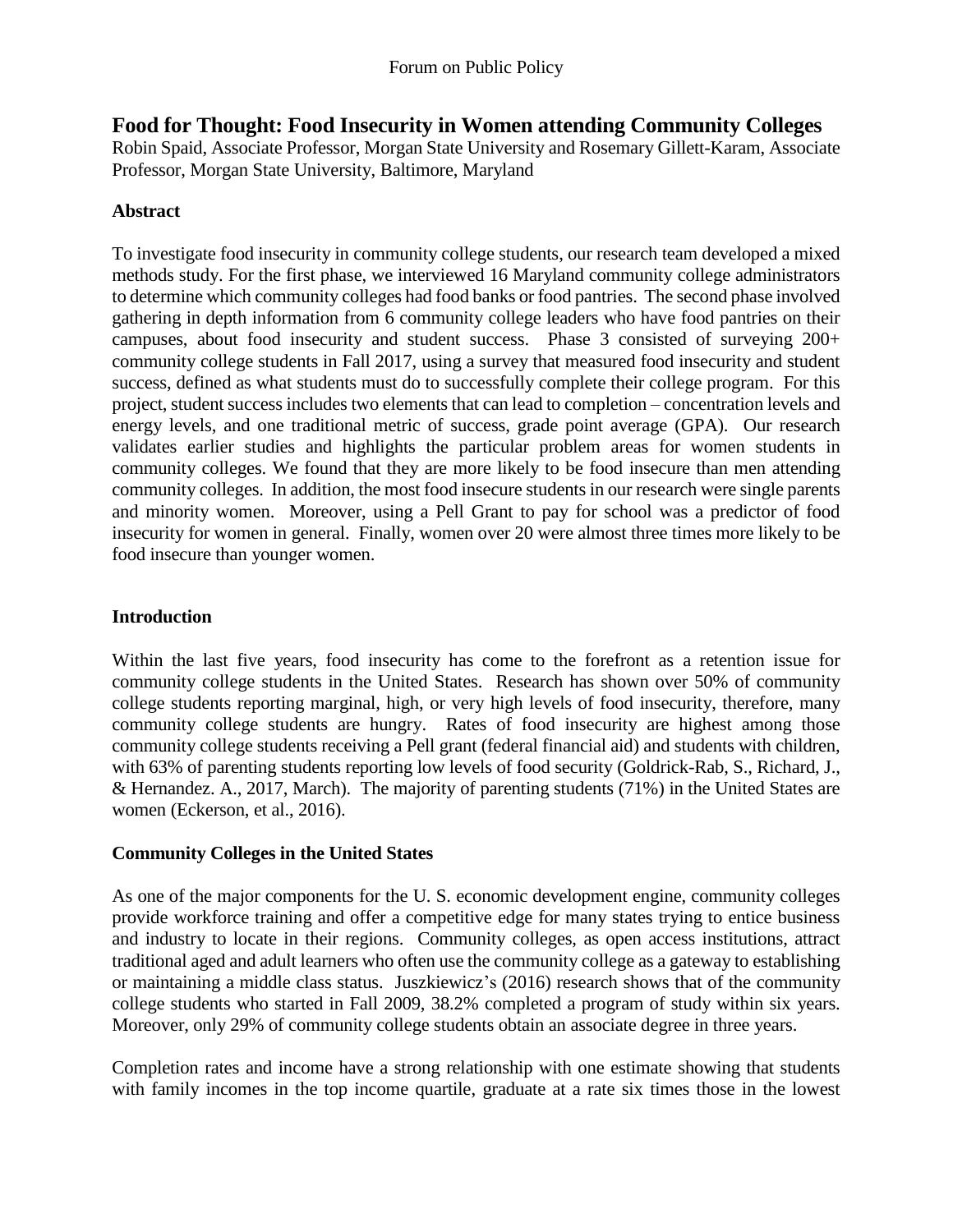quartile. Many students who drop out of college indicate that they are doing so for financial reasons. Financial aid is not keeping pace with the rising costs of tuition and books. Based on income levels, students in the U. S. are eligible for financial aid to assist them in paying for college through a federal grant, the Pell Grant, which at one time covered most of their tuition. Today, the Pell Grant is covering approximately 60% of tuition. Women, students of color, and students between the ages of 25 and 39 are most likely to receive a Pell Grant. In addition, the majority of Pell Grant recipients (61%) at community colleges are living below the poverty threshold--\$21,756 for a family of four (Center for Community College Student Engagement, 2017).

For many years, community college stakeholders have bemoaned low retention, completion, and graduation rates. Community colleges in the U.S. serve traditional  $18 - 19$  years old. In addition, they serve non-traditional students—single parents and adults returning to school to learn new skills. However, 56% of community college students are women (American Association of Community Colleges, 2018). Students of color are most likely to begin their college careers at community colleges. At four-year institutions, 25% of the female students are Latina or African American, however, at community colleges they comprise 33% of the female population. For many years, females have been the majority of 2-year and 4-year college students. The National Student Clearinghouse Media Center (2017) reported the largest gap ever between genders with females being 57.3% of the Fall 2017 college enrollees. The gap between female and male students is largest for African American community college students, with 63% being female (St. Rose & Hill, 2013).

Like many women in the United State, these women who are enrolled in college are also breadwinners, and heads of household, and earn 74 cents for every dollar a man makes. Making ends meet can be difficult for women. One out of eight women (16.3 million) in the U.S. lived in poverty in 2016, and minority women were twice as likely to be poor. Single parent families, headed by females, were 5.4 times more likely to live in poverty than married-couple families. Sixty percent of poor children resided within a female-headed household. Native women and Black women were the poorest in the country, with 23% and 21%, respectively living below the poverty line (National Women's Law Center, 2017).

## **Women in Community Colleges and Poverty**

For many women attempting to raise themselves and their children out of poverty, higher education may be the answer. Throughout the nation, community colleges open their doors to all who will come, yet many poor students begin and cannot complete a program or graduate with a degree due to lack of comprehensive resources to support the whole student. The data tell the story, and yet from most of the research on student financial health or financial stability, we conclude that students are the problem when it seems obvious that the problem lies with a lack of funds on the part of our poorest students.

Women in particular are victims of our misinterpretation of data on financial instability for community college students. One often overlooked factor in need of investigation for female community college students is the impact of food insecurity, defined as an inadequate level of nutritional and safe food or the inability to obtain foods in a socially acceptable manner. In 2016, households with children headed by a single woman (31.6%) had the highest rate of food insecurity in the U. S. (Coleman-Jensen, Rabbitt, Gregory, & Singh, 2017). Estimates of food insecurity in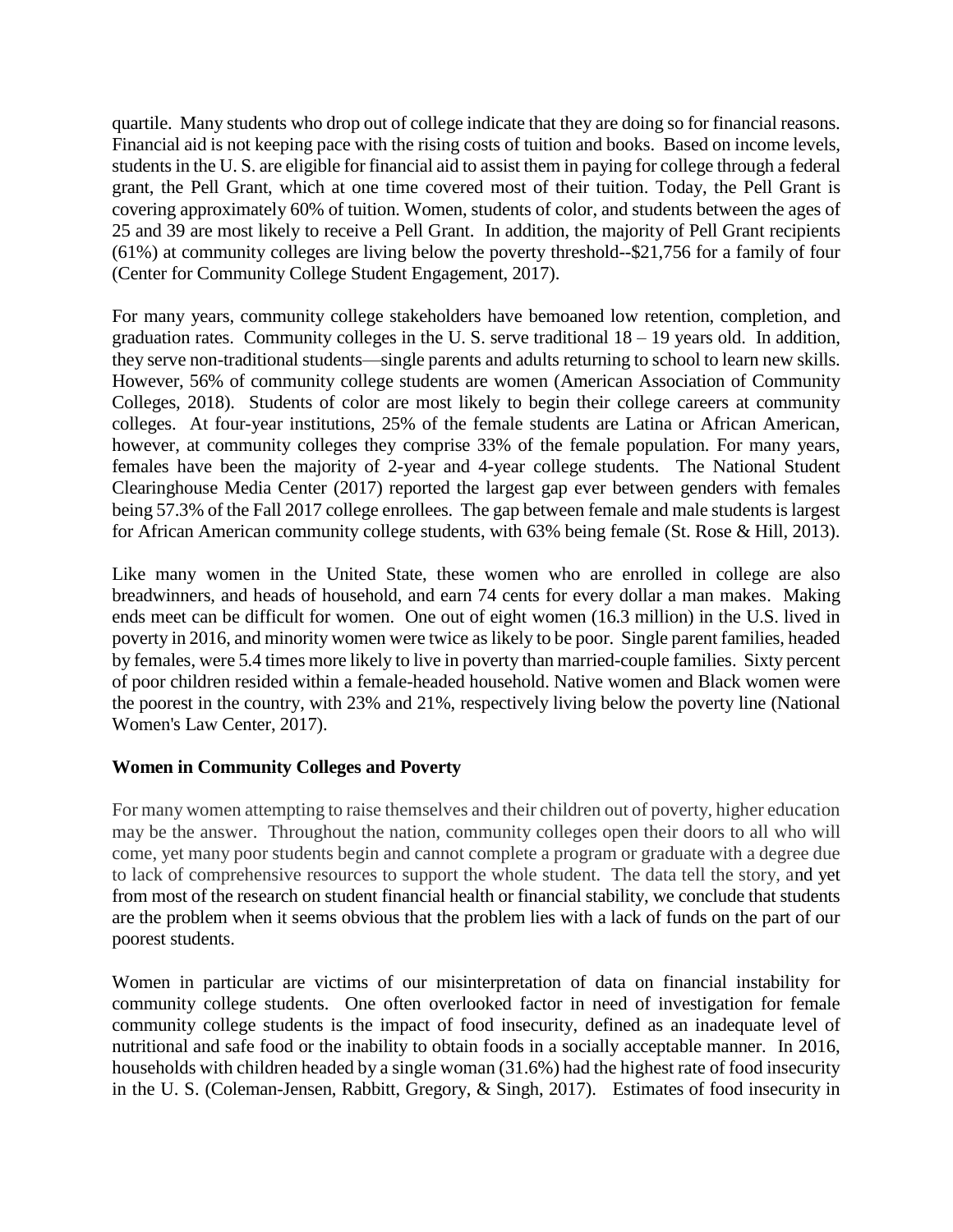the U. S. indicate that those with children under the 18 and without a spouse are more likely to be food insecure than the majority of Americans.

#### **Food Insecurity and Community College Women**

Researchers have examined the paradox between food insecurity and obesity (Food Research Action Center, 2016). The paradox stems from the fact that the healthier and more nutritious foods are more expensive while cheaper foods with filler, chemicals, and low cost ingredients are cheaper and chosen more frequently by low income households (Robert Wood Johnson Foundation, 2010). Further, research suggests the rise of food insecurity, particularly as related to unemployment rates. For every percentage point increase in the unemployment rate, the rate of food insecurity increases .05% (Nord, Colemen-Jensen, & Christian, 2011).

As applied to education, currently over 34 million low-cost or free meals are served in America's K–12 educational system through the National School Lunch Program; however, no such school food safety net exists for the nation's college students (Maroto, 2013). Given that no safety net exists at the postsecondary level, and that community colleges attract more minority and low-income populations, community college students are more likely to experience food insecurity (Nord, et al, 2011; Maroto, 2013). Moreover, a review of the literature revealed that one study found a relationship between food insecurity and student success. Maroto (2013) surveyed students at two community colleges and found a significant relationship between food insecurity and grade point average (GPA), energy levels, and concentration levels for community college students. Using Maroto's (2013) research as a guide, the researchers for the current study surveyed students at four community colleges in the United States and addressed the gap in the literature related to food insecurity for community college students and the effect that food insecurity has on GPA, energy levels and concentration levels.

Several studies have found differences in food insecurity for community college students based on gender. Maroto, Snelling, and Linck (2015) found male community college students were less likely to be food insecure than female students with 58% of the female students in their study being food insecure versus 53% of the males. Maroto et al. (2015) also found that 77% of the single parents were food insecure in comparison to 54% of the sample who were food insecure but not single parents. Additional research has shown that 63% of parenting students were food insecure (Goldrick-Rab, S., Richard, J., & Hernandez. A., 2017, March) and, that 55% of community college students receiving Pell Grants were food insecure (Goldrick-Rab, S., Richardson, J. Schneider, J., Hernandez, A., & Cady, C., 2018, March). Finally, research by Wood, Harris, & Delgado (2016) has shown that multiethnic women reported the greatest exposure to food insecurity, at 1.8 times higher than other women in their study

## **Methodology**

To investigate food insecurity in community college students, our team of researchers developed a mixed methods study. For the first phase, 16 community college administrators were interviewed to determine which community colleges had food banks or food pantries. The second phase involved gathering in depth information from six community college leaders who have food pantries on their campuses, about food insecurity and student success. Student success was defined as what students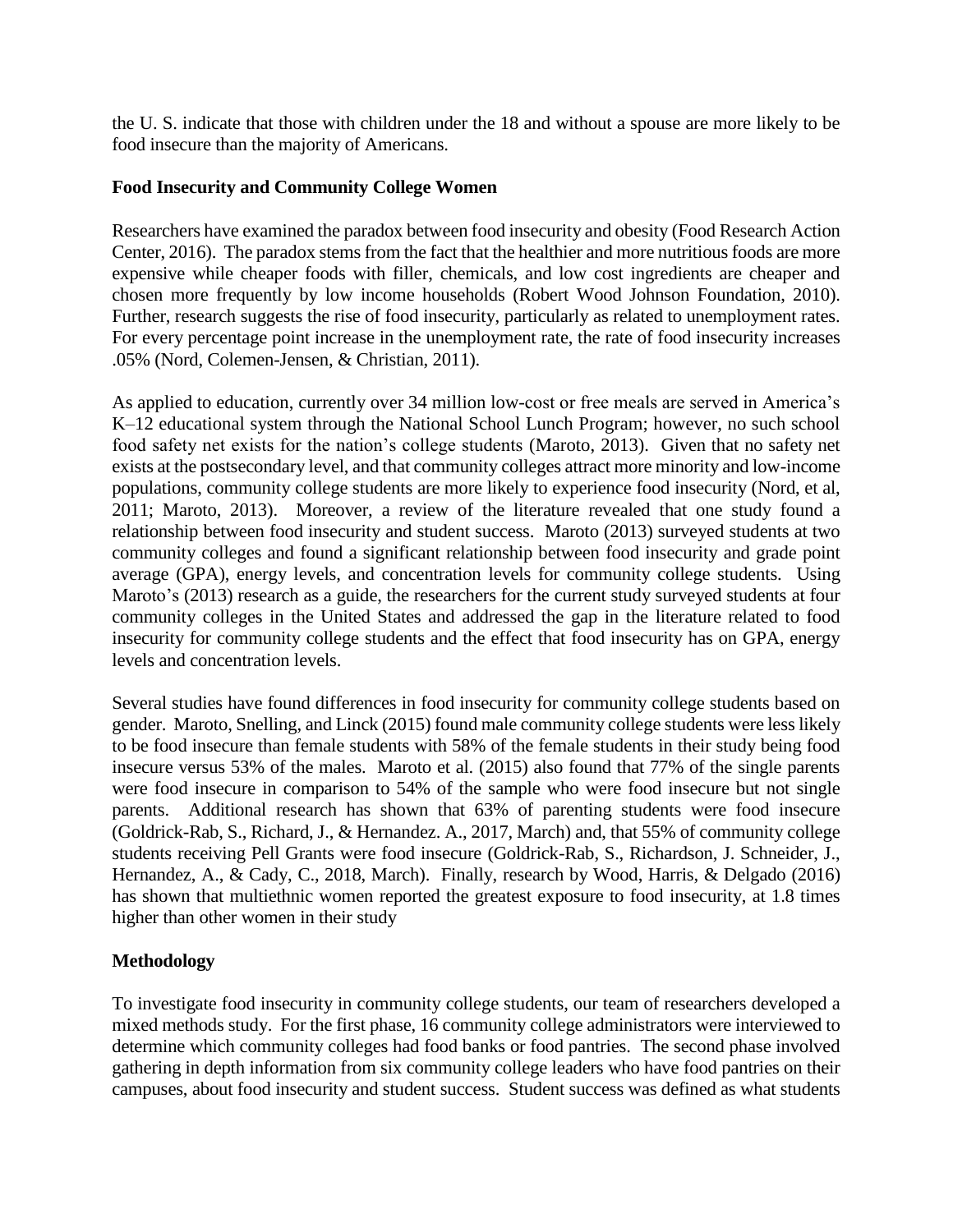must do to complete their college program, successfully. Phase 3 consisted of surveying 200+ community college students in Fall 2017, using Maroto's (2013) modified version of the Household Food Security Survey Module (HFSSM) that measured food insecurity and student success. For this project, student success included two elements that can lead to completion – concentration levels and energy levels, and one traditional metric of success, grade point average (GPA).

#### **Phase 1 Findings and Discussion**

For the first phase of this study, qualitative data were gathered from 16 community college administrators, most of whom administered a food pantry for their institution. Data were gathered through phone interviews in Spring, 2017. The questions included the following:

| Food Insecurity Study, Protocol of Questions for Phase 1                                                                               |
|----------------------------------------------------------------------------------------------------------------------------------------|
| Do you have a food pantry or food bank?                                                                                                |
| What offices (within the institution) manage the food pantry?                                                                          |
| How many people staff the food pantry?                                                                                                 |
| Is the pantry staffed by volunteers, staff, or both?                                                                                   |
| What are the procedures for requesting food?                                                                                           |
| What is the source of food for the food pantry?                                                                                        |
| How are donations for food collected?                                                                                                  |
| Is there an application or form to apply for the food? If yes, is there a sample available<br>that you would be willing to send to me? |
| What days and hours is the food pantry open?                                                                                           |
| Any comments or further information that you would like to add?                                                                        |

In January and February 2017, of the community colleges in this study that were polled, 12 of 16 reported having a food bank or food pantry or food program. Since that time one community college that was polled in Phase 1, has received a grant to establish a food pantry on campus. Therefore, the information below is based on information from 12 institutions. At most community colleges, the food pantries were being managed by the Office of Student Life, Activities, or Engagement. Five colleges had partners who support the food pantries. Those partners included the Red Cross, National Council of Negro Women, Maryland Food Bank, Whole Foods, VISTA (Volunteers in Service to America), college and local foundations, local churches, various business organizations. For most colleges, the food banks are open during normal business hours. One college had evening hours two days a week. Of the two colleges that had VISTA grants, one operated 25 hours per week and the other operated 6.5 hours per week. Most food was collected through donations made by faculty, staff, and students on campus. Some colleges had food drives and other fundraisers. In addition, some institutions had business partners and local organizations, including churches and non-profits who support the food pantry. Most community colleges in this study required a student ID or college ID to obtain food from the pantries.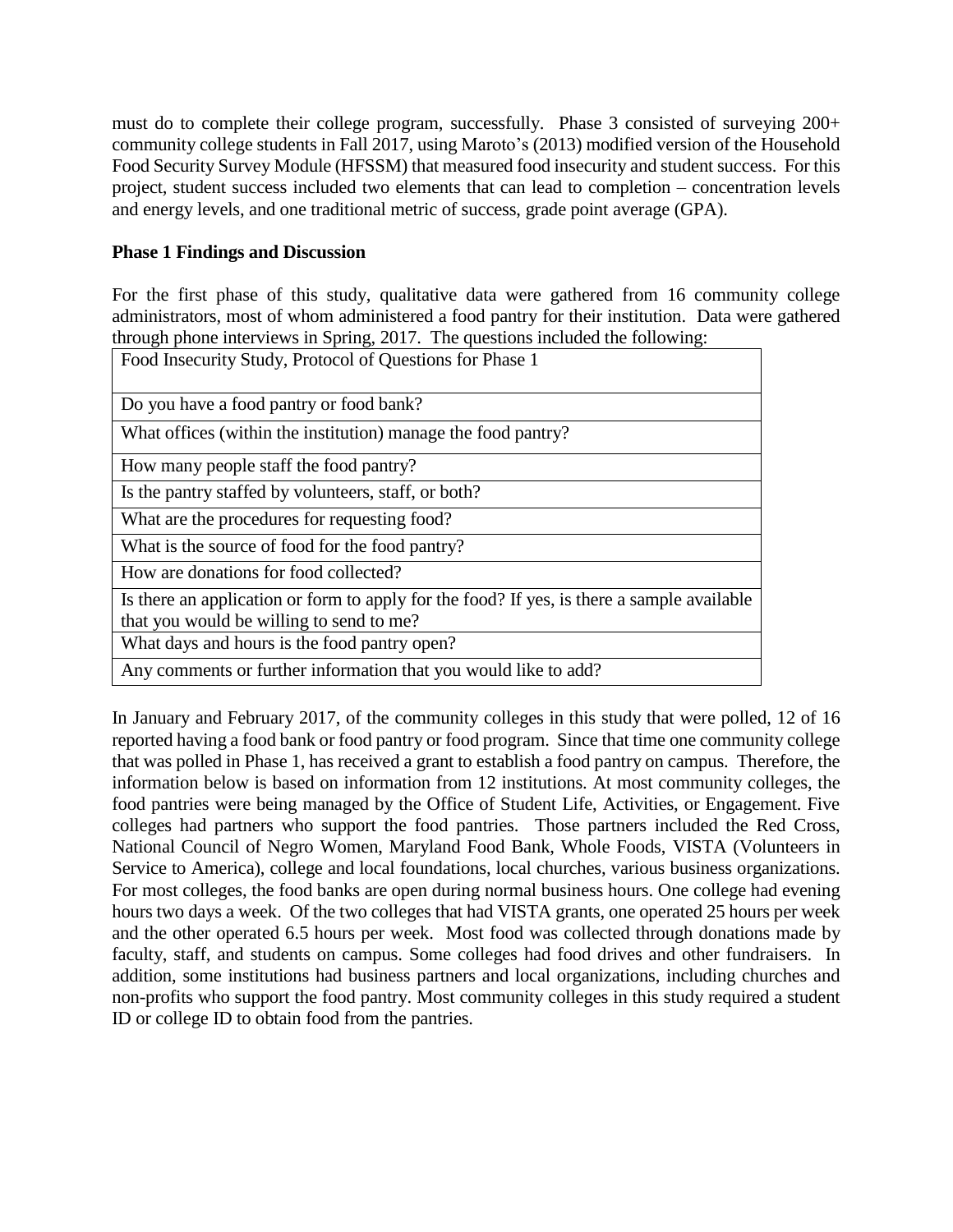#### **Phase 2 Findings and Discussion**

Phase II of the Food Insecurity research offered in-depth interviews with community college administrators who manage or who oversee the management of food pantries on their campuses. Six food pantry representatives and administrators of community colleges were interviewed to determine their role in conducting the services of food pantry availability and forms of distribution of services to college students. Because qualitative research seeks to make sense of the impressions and considerations of persons closely associated with the study at hand, the responses to the research questions are aggregated and noted for similarities and differences as they respond to questions. The researcher then derives common coding processes to interpret those responses, ultimately narrowing down that research to common themes.

Themes from this study and the participants who responded include the following: college buy-in to food pantries on their campuses, personal and college experiences, student needs and experiences, enhancement or hindrances of the contemporary onsite programs, and preliminary evaluations. While we traveled around the state to survey community college students, we were sometimes surprised by the nature of the conversations of the college administrators.

In determining the reasons each college and its administrator was inspired to commit to a need for a food pantry on their campus, we were reminded that the situation (or need for food pantries) was a carry-over from K-12 where free and assisted lunch was a norm; also, we were reminded of the concomitant issue of homelessness for students. In rural areas of the state where wide-spread poverty prevailed, it was common that the issue was not just a local one. Student needs were also recognized by college student government and reporting to their student services personnel. Common language included the following— (we have a) "high need," "we don't ask questions about needs," "we could barely keep the food pantry stocked," "(we are) dependent on community and college faculty and staff donations," and "we have little experience managing food pantries on college campuses." One particular story stood out—our informer explained that one of their students had died. When faculty and staff came together to discuss the student's role at the college several remembered that the student was always hungry and vocal about her need of lunch money. "From that recollection, we realized that many of our students were and are at-risk academically because they were and are hungry." Their ensuing research demonstrated that since "students were struggling with food, we decided to give out food in a non-intimidating manner." Another college, realizing their overwhelming need wrote a grant for supplying foodstuffs to "retain at-risk students."

Moreover, all the food pantries we visited were just "being set up and getting started," had little or no experience in running a food pantry, had limited space for providing mostly donated food, had not designated college budgeting for the food pantry, and that most participants were amazed that such an issue occurred on their campus. They said: "I had no idea of the scope of this issue,' "it is unbelievable how many of our students, and their families are in need of nourishment and good food in their homes," "now I realize what a crisis food insecurity is on college campuses," "we were determined to make this situation resemble a safe space for our students so they felt comfortable using the service," "it had to be a spot with no stigma involved," and "we did not realize the relationship between hunger and academic risk, retention, and poor grades."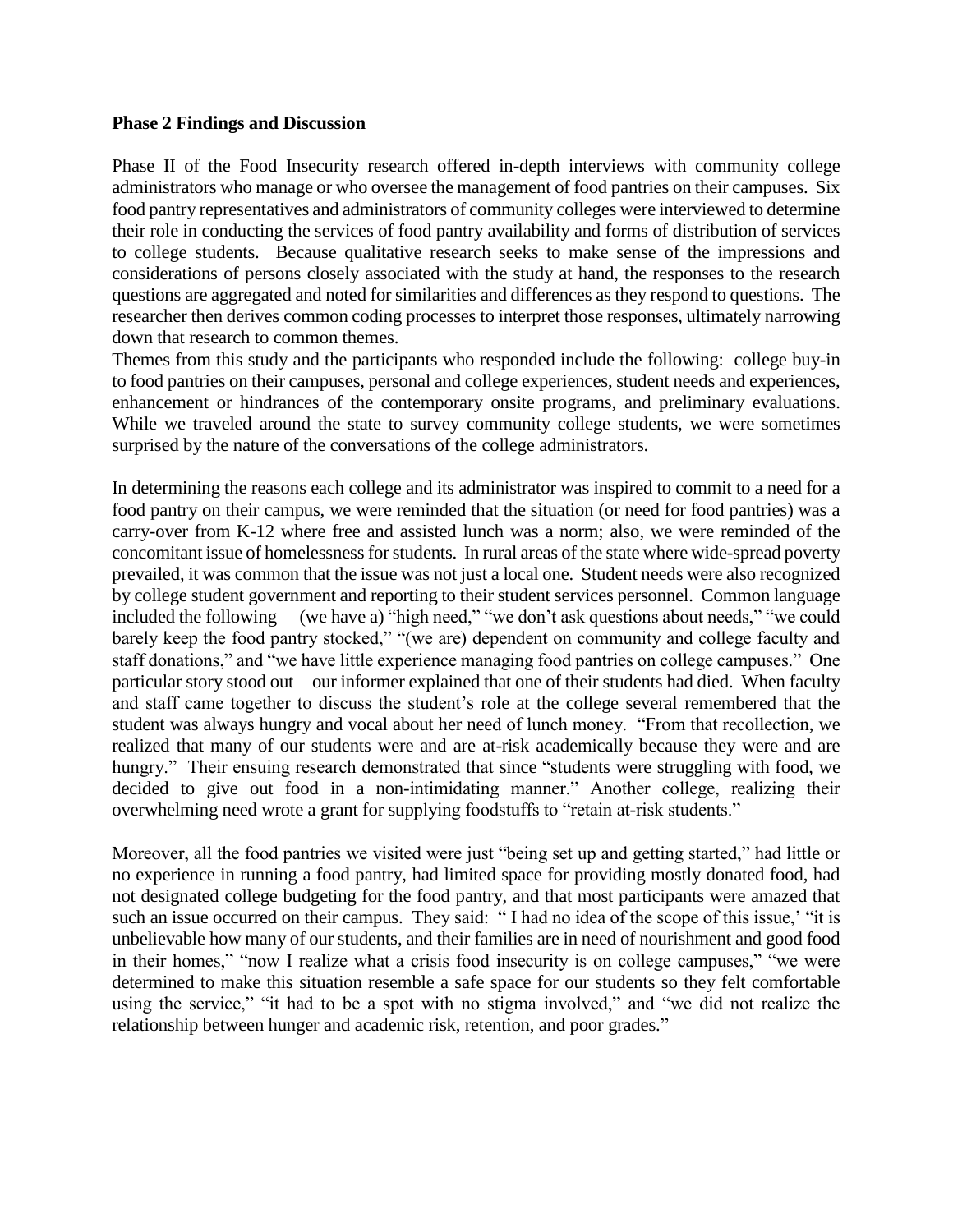Data about student use was nonexistent, considering both the organization and late arrival of the college to the understanding that a food pantry was "desperately needed." Moreover, since students do not have to *qualify* to receive food, data are more difficult to keep. Numbers of students who come in are guessed at since there are no gatekeepers, but the contention is that "plenty of students come to the facility often, not only for themselves but also for their family." When we inquired about the college's data set for the pantries, the participants seemed reluctant to respond. Upon further questioning, we realized that their sensitivities to student needs precluded any "number counting." Furthermore, we were reminded by the respondents that "we try not to ask all kinds of questions."

Student need and use of the pantries was fairly typical—some students came in on a daily basis, some a couple times a week, some 10 times a week, and more came in during the 9-5pm period than in the evening. Because faculty and staff were cautious about requirements to use the food pantry, generally no identification or sign-in was required from the students. Average student use of the food pantry is about 20-35%. "Some of the participants of our food pantry also use other local food pantries and then donate to us what they cannot use." Maintaining student "anonymity and dignity" seemed to be the sine qua non of most of the food programs on college campuses. At some colleges, resources are so urgently needed, the administrators discovered they had to reach out to the state's food banks to provide a wider range for community donations.

Donations were made from individuals either from the college or community advocates as colleges had not, with one exception, budgeted for food pantries. One college has designated a small budget for enhancing the food pantry donations, but almost all the colleges are considering the need for more funds and services for students with food insecurities. Student services offices had little or no experience with food pantries, but they were the go-to administrative unit for organizing and maintaining the food pantries. Moreover, student services personnel seem to be the *voice* of the college food pantries, encouraging student use, emphasizing the intimacy of use (no questions asked, and providing support and safe spaces for shopping) by individuals, and the need to expand services. Financial considerations as of this date are based on contributions and donations by administration, faculty, staff, board members, and community representatives. As researchers, we observed very little evidence of coordination with local businesses, industry, or welfare agencies.

Interest in the success of the food pantries was also included in these discussions. We learned that rural colleges frame their identity on a *take care of your neighbor-type of community* concept which meant where there is a need, both the college and the community try to work together to address common issues. At separate colleges, Student Life offices are joined by Adult Education programs and community help-line programs. All the colleges emphasized their commitment to students and their being vested in and caring about students. All the participants confessed their observations were drawn not from data collection but from anecdotal phenomena.

In summary, what we learned in the qualitative phase of the study was focused primarily on participants' genuine concern and caring for their students, whom they saw as worthy of protection from the infamy of being on the dole. Although the food pantries could be primarily counted on for simple foodstuffs (number one on every list was Ramen noodles), they rarely provided fresh fruit or vegetables. What we discovered was the need for further research on ways to keep the pantries full, to devise a systematic way of collecting data without comprising anonymity, and finally, to research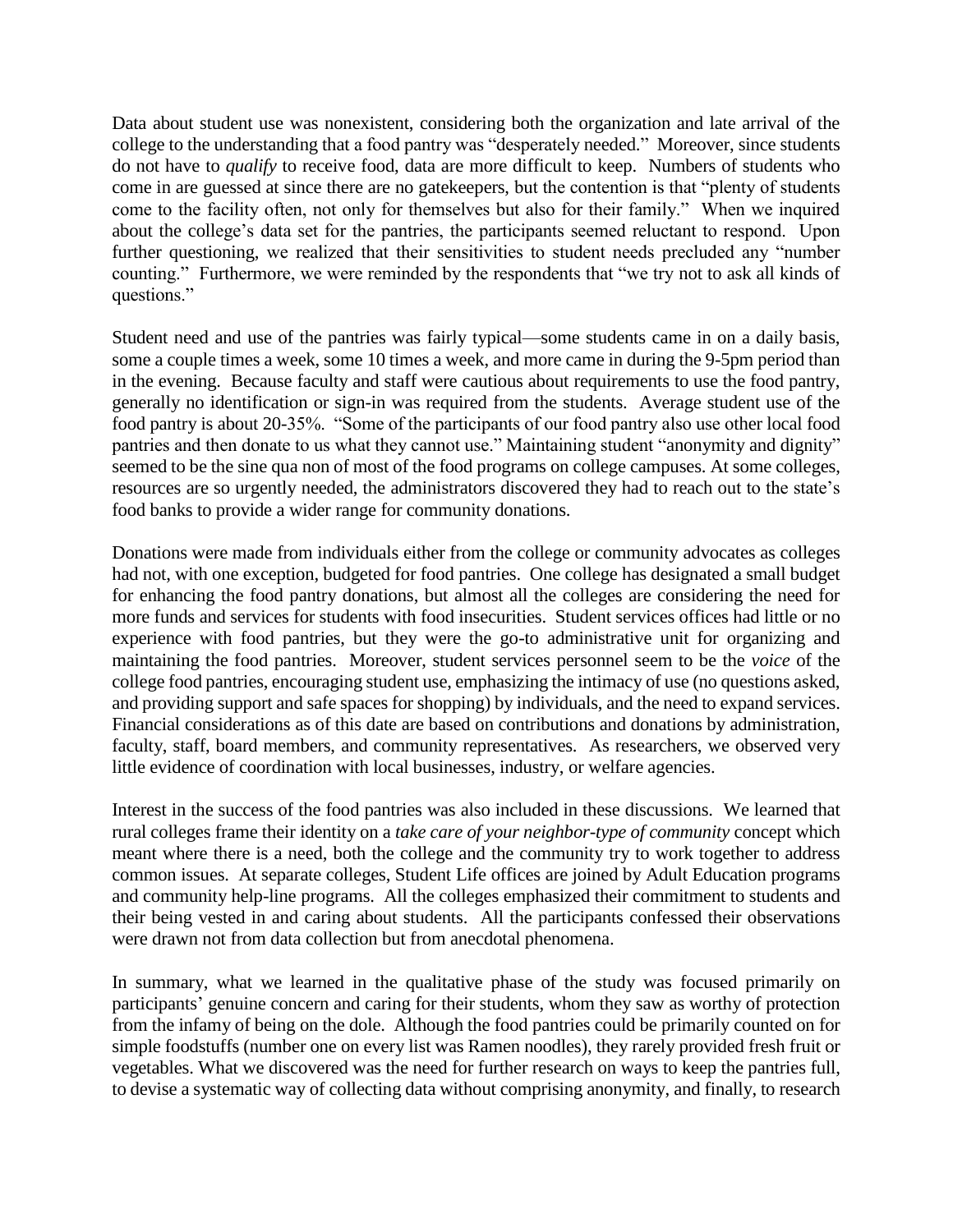food insecurity over a greater area and with more community colleges. Our research reminds us that we must never forget that the "right to food is a basic human right" (Hunger Notes, n.d.).

#### **Phase 3 Findings and Discussion**

The results of the student survey phase of this study consist of data collected from four community colleges in a Mid-Atlantic state. The survey, the HFSSM, was a self-reported instrument and consisted of 27 items. Eight of those items created the concept of food insecurity for this study. In addition, for the purposes of data analysis, the measure of food insecurity was converted into a categorical variable where the responses were recoded into two categories – food insecure and food secure. In this study the researchers examined the relationship between food insecurity and student success based on three measures – concentration level, energy level, and grade point average. Fiftynine percent of the respondents in this study were women. Of the participants in this study  $(n=217)$ , 52% indicated that they were food insecure. A statistically significant relationship was found between energy level and food insecurity for the community college students who participated in this study. In addition, 22% of the respondents said that they had lost weight as a result of not having enough money to buy food, and of that 22%, the majority (68%) were women. Almost 40% of the respondents indicated that they ate less than they felt they should because there was not enough money for food, and more than half (62%) of those respondents were females. Finally, 64% indicated that they were not able to eat balanced meals, and of that number, the majority were female. Of those participants who designated that they were single parents, 80% of those were female. Single parents and females of color had the highest rates of food insecurity, with 53% of the single parents in this study being the most food insecure.

Students in the U. S. are eligible for financial aid to assist them in paying for college through a federal grant, the Pell grant. The lower the income, the more funding one is likely to receive through a Pell grant. Minority women using a Pell grant to pay for school, was a predictor of food insecurity in this study. They were 3 times more likely to be food insecure than women who did not receive a Pell grant, when controlling for other variables. For women with children, average income was a predictor of food insecurity. Also, women with children who had an average income of \$500 or less were 32 times more likely to be food insecure than those who did not know their income, when controlling for other variables.

For women, in general, both Pell grant and age were predictors of food insecurity. Women who received Pell grants were 2.3 times more likely to be food insecure than women who did not receive a Pell grant, when controlling for other variables. In addition, women who were over 20 were 2.8 times more likely to be food insecure than women who were 18.

## **Conclusion**

Several studies have shown that food insecurity is an issue for community college students (Goldrick-Rab, S., Richard, J., & Hernandez. A., 2017, March; Maroto, 2013; Wood, J.L., Harris III, F., & Delgado, N.R., 2016). Our research validates those earlier studies and highlights the particular problem areas for women. This research shows that women community college students are more food insecure than men. In addition, the most food insecure students in our research were single parents and minority women. Moreover, using a Pell Grant to pay for school was a predictor of food insecurity for women in general. Finally, women over 20 were almost three times more likely to be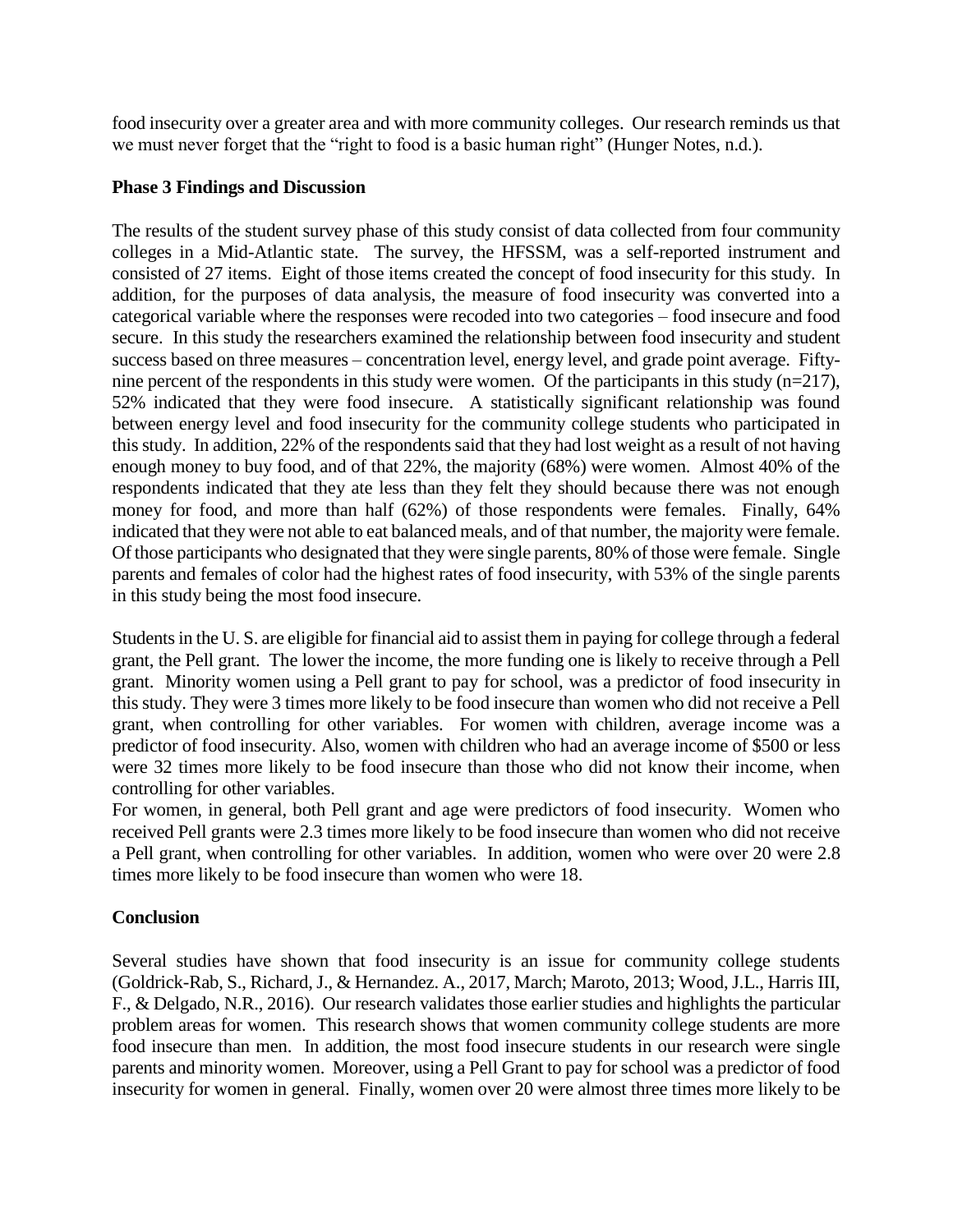food insecure than younger women. With these statistics in mind, it might behoove community college administrators to review support services for women students, paying particular attention to minority women and those receiving a Pell Grant. Some solutions might be expanded menus and services for food pantries, discounted meals at on-campus cafeterias, food scholarships, and emergency funds targeted for single parents and minority women.